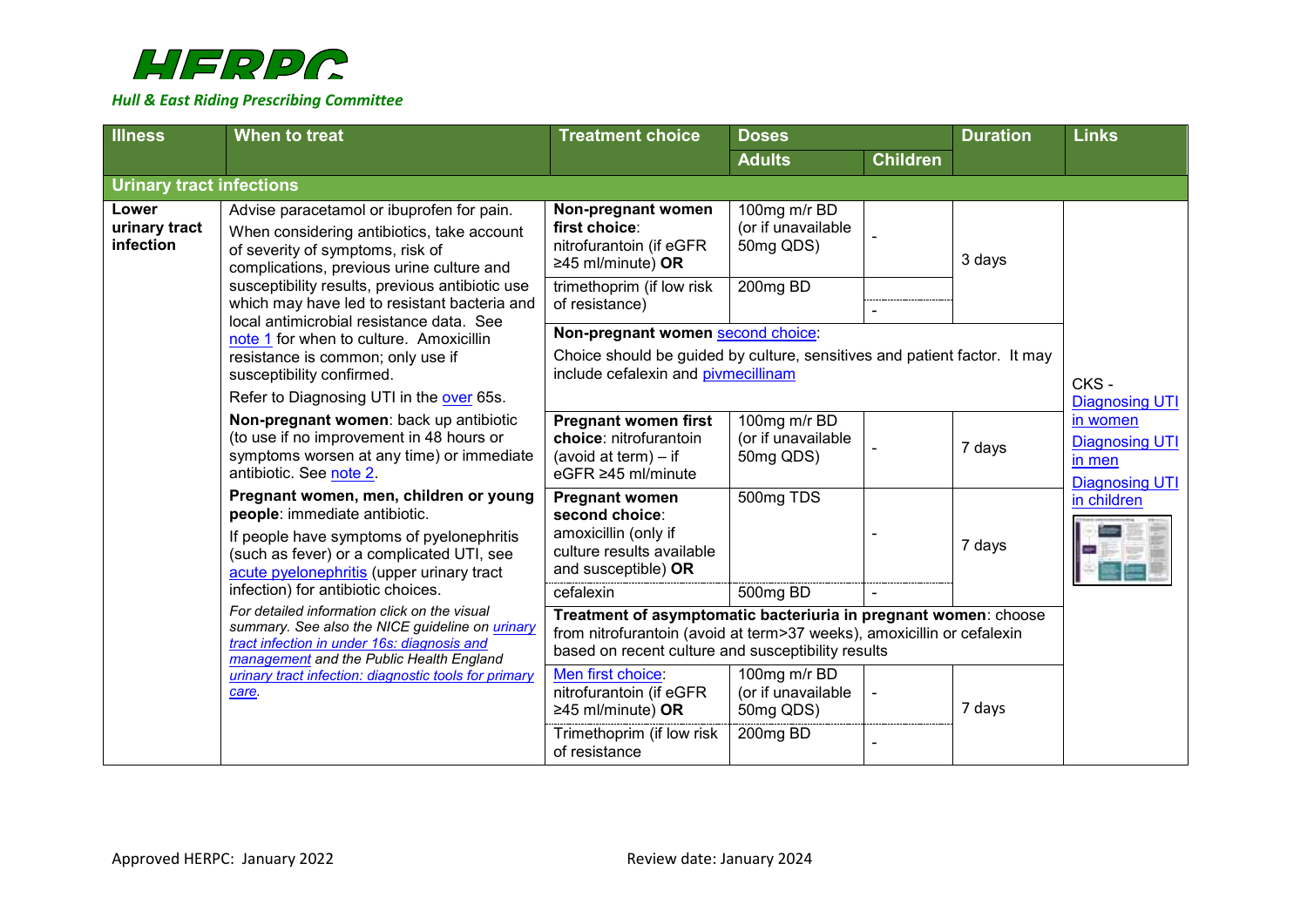

|                                                                                                                                                                           | Men second choice: consider alternative diagnoses basing antibiotic<br>choice on recent culture and susceptibility results. Choices may include<br>and pivmecillinam       |  |  |  |  |
|---------------------------------------------------------------------------------------------------------------------------------------------------------------------------|----------------------------------------------------------------------------------------------------------------------------------------------------------------------------|--|--|--|--|
|                                                                                                                                                                           | <b>Children and young</b><br>people (3 months and<br>over) first choice:<br>trimethoprim (if low risk<br>of resistance $-$ e.g. first<br>UTI, no recent<br>antibiotics) OR |  |  |  |  |
|                                                                                                                                                                           | nitrofurantoin (if eGFR<br>$\geq$ 45 ml/minute – and<br>can take<br>capsules/tablets)                                                                                      |  |  |  |  |
|                                                                                                                                                                           | <b>Children and young</b><br>people (3 months and<br>over) second choice:<br>nitrofurantoin (if eGFR<br>$\geq$ 45 ml/minute and not<br>used as first choice) OR            |  |  |  |  |
|                                                                                                                                                                           | amoxicillin (only if<br>culture results available<br>and susceptible) OR                                                                                                   |  |  |  |  |
| NOTE 1: Perform cultures in all treatment failures OR when risk of resistance is considered high (e.g. recent prior antibiotic therapy, recurrent UTI, previous resistant | Cefalexin (Recurrent<br>UTIs, known underlying<br>urological abnormality)                                                                                                  |  |  |  |  |

<span id="page-1-0"></span>*NOTE 1: Perform cultures in all treatment failures OR when risk of resistance is considered high (e.g. recent prior antibiotic therapy, recurrent UTI, previous resistant organism)*

<span id="page-1-1"></span>*NOTE 2: In mild to moderate, uncomplicated UTI in non-pregnant females aged 18-65 years, a recent trial showed two-thirds of women recovered without antibiotics following a 3 day course of ibuprofen 400mg/8hrs – Consider as treatment strategy in females without contraindications after discussion with patient (See: [https://www.ncbi.nlm.nih.gov/pmc/articles/PMC4688879/\)](https://www.ncbi.nlm.nih.gov/pmc/articles/PMC4688879/)*

<span id="page-1-2"></span>*NOTE 3: Diagnose with caution. Urethritis and prostatitis should be considered in young men. Underlying prostate issues should be considered in older men.*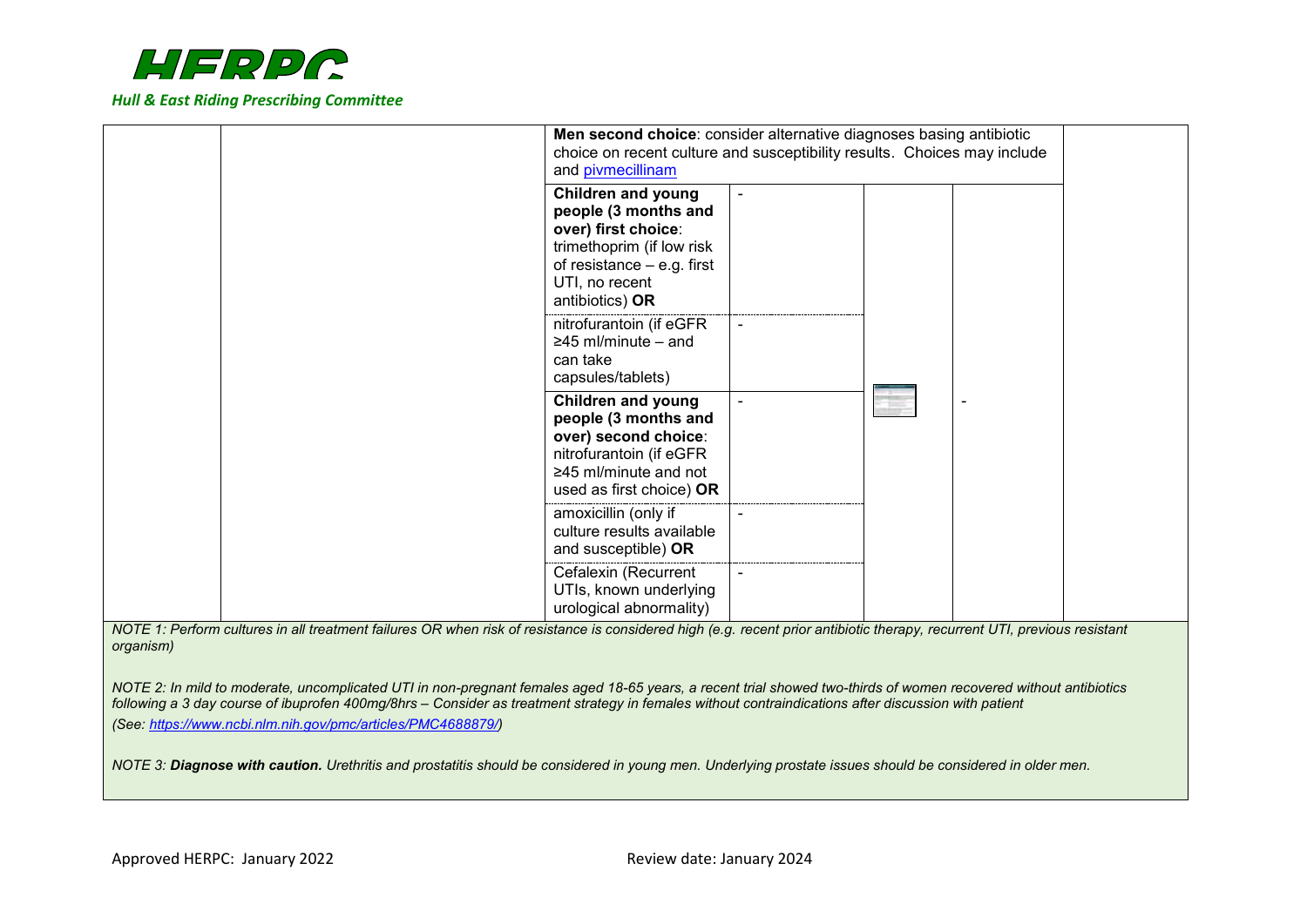

<span id="page-2-0"></span>

| <b>Acute</b><br>prostatitis        | Advise paracetamol (+/- low-dose weak<br>opioid) for pain, or ibuprofen if preferred and<br>suitable.<br>Offer antibiotic.<br>Review antibiotic treatment after 14 days<br>and either stop antibiotics or continue for a<br>further 14 days if needed (based on<br>assessment of history, symptoms, clinical<br>examination, urine and blood tests).<br>For detailed information click on the visual<br>summary. | <b>First choice:</b><br>ciprofloxacin (consider<br>safety issues) OR<br>trimethoprim (if<br>fluoroquinolone not<br>appropriate; seek<br>specialist advice)                                                                                                    | 500mg BD<br>200mg BD | 14 days then<br>review |  |
|------------------------------------|------------------------------------------------------------------------------------------------------------------------------------------------------------------------------------------------------------------------------------------------------------------------------------------------------------------------------------------------------------------------------------------------------------------|---------------------------------------------------------------------------------------------------------------------------------------------------------------------------------------------------------------------------------------------------------------|----------------------|------------------------|--|
| <b>Acute</b><br>pyelonephriti<br>s | Advise paracetamol (+/- low-dose weak<br>opioid) for pain for people over 12.<br>Offer an antibiotic. Refer patients with signs                                                                                                                                                                                                                                                                                  | Non-pregnant women<br>and men first choice:<br>cefalexin OR                                                                                                                                                                                                   | 500mg-1g 8<br>hourly | 7 to 10 days           |  |
| (upper<br>urinary tract)           | of more serious illness e.g. sepsis.<br>Consider referral or seeking specialist<br>advice in patients who are pregnant,<br>significantly dehydrated or have a higher risk<br>of developing complications (for example,<br>people with known or suspected structural or<br>functional abnormality of the genitourinary<br>tract or underlying disease [such as diabetes<br>or immunosuppression]).                | trimethoprim (only if<br>culture results available<br>and susceptible) OR                                                                                                                                                                                     | 200mg BD             | 14 days                |  |
|                                    |                                                                                                                                                                                                                                                                                                                                                                                                                  | <b>Pregnant women first</b><br>choice:<br>cefalexin                                                                                                                                                                                                           | 500mg-1g 8<br>hourly | 7 to 10 days           |  |
|                                    | Culture urine before prescribing antibiotics.<br>When prescribing antibiotics, take account<br>of severity of symptoms, risk of<br>complications, previous urine culture and                                                                                                                                                                                                                                     | <b>Children and young</b><br>people (3 months and<br>over) first choice:<br>cefalexin OR                                                                                                                                                                      |                      |                        |  |
|                                    | susceptibility results, previous antibiotic use<br>which may have led to resistant bacteria and<br>local antimicrobial resistance data.                                                                                                                                                                                                                                                                          | co-amoxiclav (only if<br>culture results available<br>and susceptible)                                                                                                                                                                                        |                      |                        |  |
|                                    | Avoid antibiotics that don't achieve adequate<br>levels in renal tissue, such as nitrofurantoin.                                                                                                                                                                                                                                                                                                                 | For detailed information click on the visual summary. See also the NICE<br>guideline on <i>urinary</i> tract infection in under 16s: diagnosis and<br>management and the Public Health England urinary tract infection:<br>diagnostic tools for primary care. |                      |                        |  |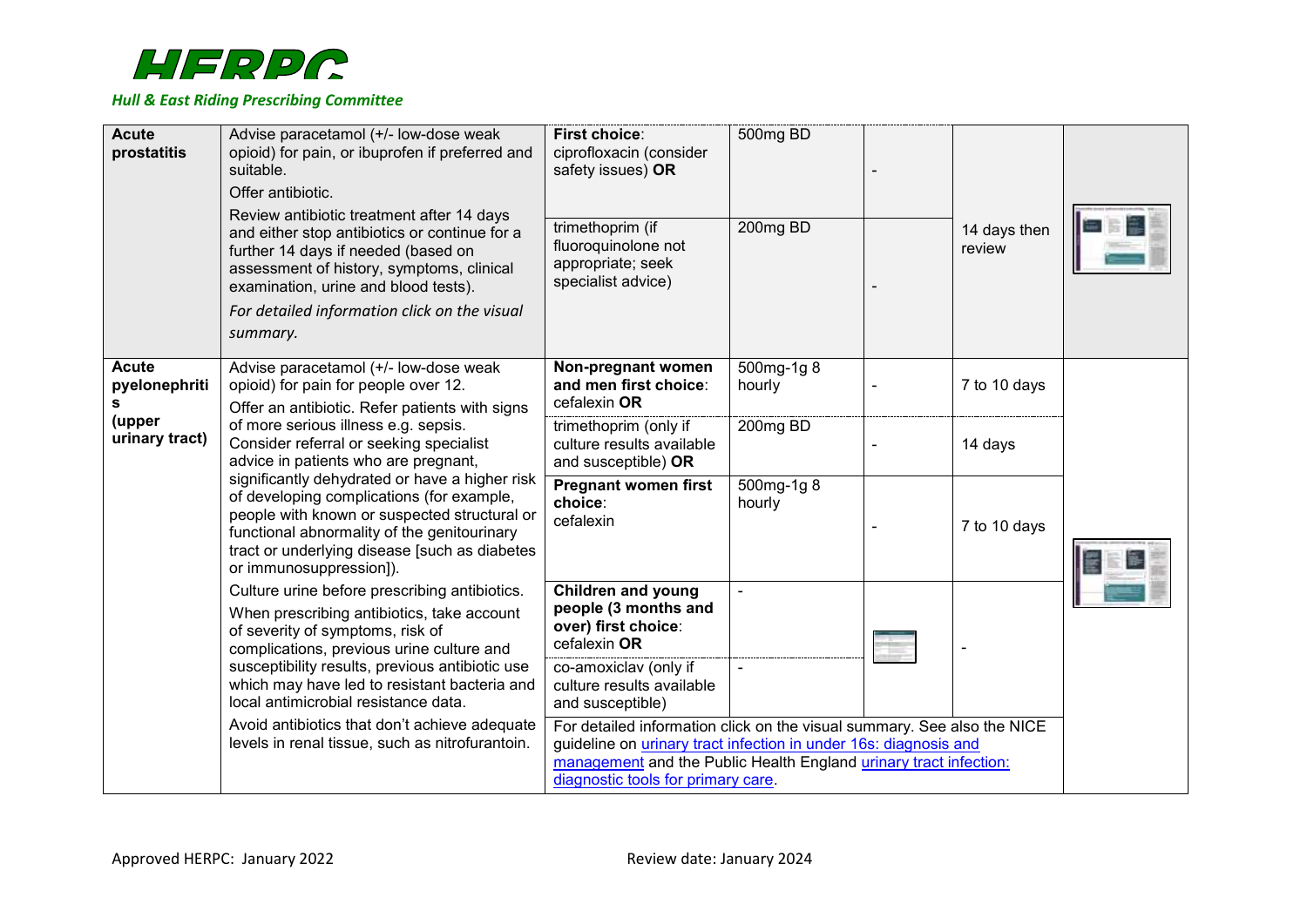

| Epididymo-<br>orchitis | Send a urine culture for all patients<br>Refer to urology<br>Refer patients under 35 years to GUM as<br>high risk of sexual transmission | <35 years<br>Ceftriaxone<br>plus<br>Doxycycline | 500mg IM once<br>only<br>100mg PO 12<br>hourly for 14<br>days |                                                                                       |     |
|------------------------|------------------------------------------------------------------------------------------------------------------------------------------|-------------------------------------------------|---------------------------------------------------------------|---------------------------------------------------------------------------------------|-----|
|                        |                                                                                                                                          | >35 years<br>Ciprofloxacin                      | 500mg PO 12<br>hourly                                         | 14 days<br>(may require<br>longer in<br>some cases<br>based on<br>clinical<br>review) | CKS |